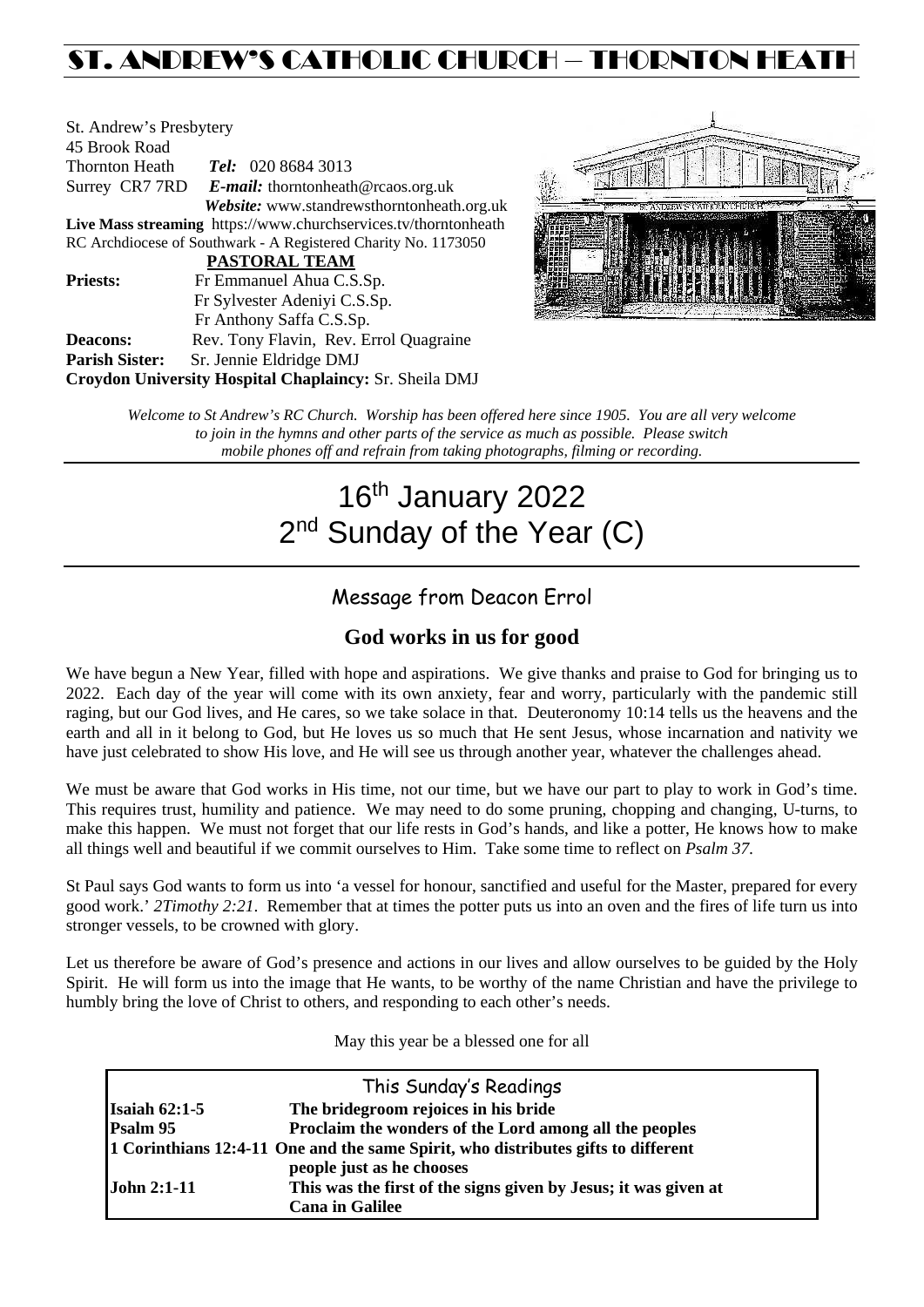| UNIY IVI IIIC IVCCIN               |                    |                                        |                                       |  |  |
|------------------------------------|--------------------|----------------------------------------|---------------------------------------|--|--|
| Sunday 16 <sup>th</sup> January    |                    | 6.00pm (Saturday) First Mass of Sunday | Paul Etuka RIP                        |  |  |
| $2^{nd}$ Sunday of the Year        | 9.30am             | Mass                                   | Mr & Mrs Charles Nkamuo & Family      |  |  |
|                                    |                    |                                        | - Thanksgiving                        |  |  |
|                                    | 11.30am            | <b>Mass</b>                            | Anthony Powell RIP Anniv              |  |  |
|                                    | 6.00 <sub>pm</sub> | <b>Mass</b>                            | For the people of the parish          |  |  |
|                                    | 7.00 - 9.00pm      | <b>Charismatic Prayer Group</b>        |                                       |  |  |
| Monday 17th January                | $7.30$ am          | <b>Mass</b>                            | Frank Cunningham - Illhealth          |  |  |
|                                    | 10.00am            | Mass                                   | Roque & Ana Rita Fernandes RIP        |  |  |
| Tuesday 18 <sup>th</sup> January   | 7.30am             | <b>Mass</b>                            | Mr S. McLaughlan RIP                  |  |  |
|                                    | 10.00am            | <b>Mass</b>                            | Luis & Piedade Fernandes RIP          |  |  |
| Wednesday 19 <sup>th</sup> January | 7.30am             | <b>Mass</b>                            | Cecelia Angress (F)                   |  |  |
|                                    | 10.00am            | Mass                                   | Rhea & Robert Curry RIP               |  |  |
| Thursday 20 <sup>th</sup> January  | 7.30am             | <b>Mass</b>                            | Sr Bernardine Angel DMJ RIP           |  |  |
|                                    | 10.00am            | <b>Mass</b>                            | Canon Peter Wilkie – Wellbeing (sick) |  |  |
| Friday $21^{st}$ January           | 7.30am             | <b>Mass</b>                            | Richard Cowie (F)                     |  |  |
|                                    | 10.00am            | <b>Mass</b>                            | <b>Sr Mary Martin RIP</b>             |  |  |
|                                    | $10.30 - 12$ noon  | <b>Adoration</b>                       |                                       |  |  |
|                                    | <b>6.30pm</b>      | <b>Brownies/Guides (hall)</b>          |                                       |  |  |
| Saturday 22 <sup>nd</sup> January  | 9.30am             | <b>Mass</b>                            | Mari & Antoni Hadjizorzi RIP          |  |  |
|                                    | $10.00 - 10.30$ am | <b>Confessions</b>                     |                                       |  |  |
|                                    | $5.00 - 5.30$ pm   | <b>Confessions</b>                     |                                       |  |  |
|                                    | 6.00 <sub>pm</sub> | <b>First Mass of Sunday</b>            | For the people of the Parish          |  |  |
| Sunday 23rd January                | 9.30am             | <b>Mass</b>                            | Roque & Rosalind Cabral RIP           |  |  |
| $3^{rd}$ Sunday of the Year        | 11.30am            | Mass                                   | Arthur Family - Thanksgiving          |  |  |
| Sunday of the Word of              | 6.00 <sub>pm</sub> | Mass                                   | Mr Kinsella RIP                       |  |  |
| God                                | $7.00 - 9.00$ pm   | <b>Charismatic Prayer Group</b>        |                                       |  |  |

Church cleaners: this week: Sancho's Dusters, next week: St Jude's Group

## St. Andrew's Parish Notices

#### **HAPPY NEW YEAR**

We wish you all a peaceful, safe and Happy New Year. Thank you also for the cards and gifts received, it is much appreciated.

#### **FACEMASKS**

Please can we ask you to continue to use a face covering if you are able to and to use the hand sanitiser when entering our Church.

#### **SECOND COLLECTION: PEACE SUNDAY**

The second collection today will be for Pax Christi, International Catholic Movement for Peace. The work of Pax Christi is based on the gospel and inspired by faith. Their vision is of a world where people can live in peace, without fear of violence in all its forms. Rooted in Catholic Christianity, they work with all who share their values to abolish war and create communities of peace and justice. Further info: www.paxchristi.org.uk

#### **CHRISTMAS CRIB OFFERINGS 2021**

Our Christmas Crib is on our Altar. The tradition of erecting a Crib was started by St Francis of Assisi because of the fact that many people could not read at that time. He would erect the Crib at the beginning of December and it would be there until the end of February. This tradition is continued in Rome where the Crib in St Peter's Square stays up until that time.

This year our Christmas Crib Offerings will be donated to the Friends of the Holy Land. Friends of the Holy Land is a charity supporting the vulnerable Christian Community in the West Bank, Gaza, Israel and Jordan. They have two Catholic and Anglican Leaders as their Patrons – Cardinal Vincent Nichols, and Justin Welby (Archbishop of

### Diary for the Week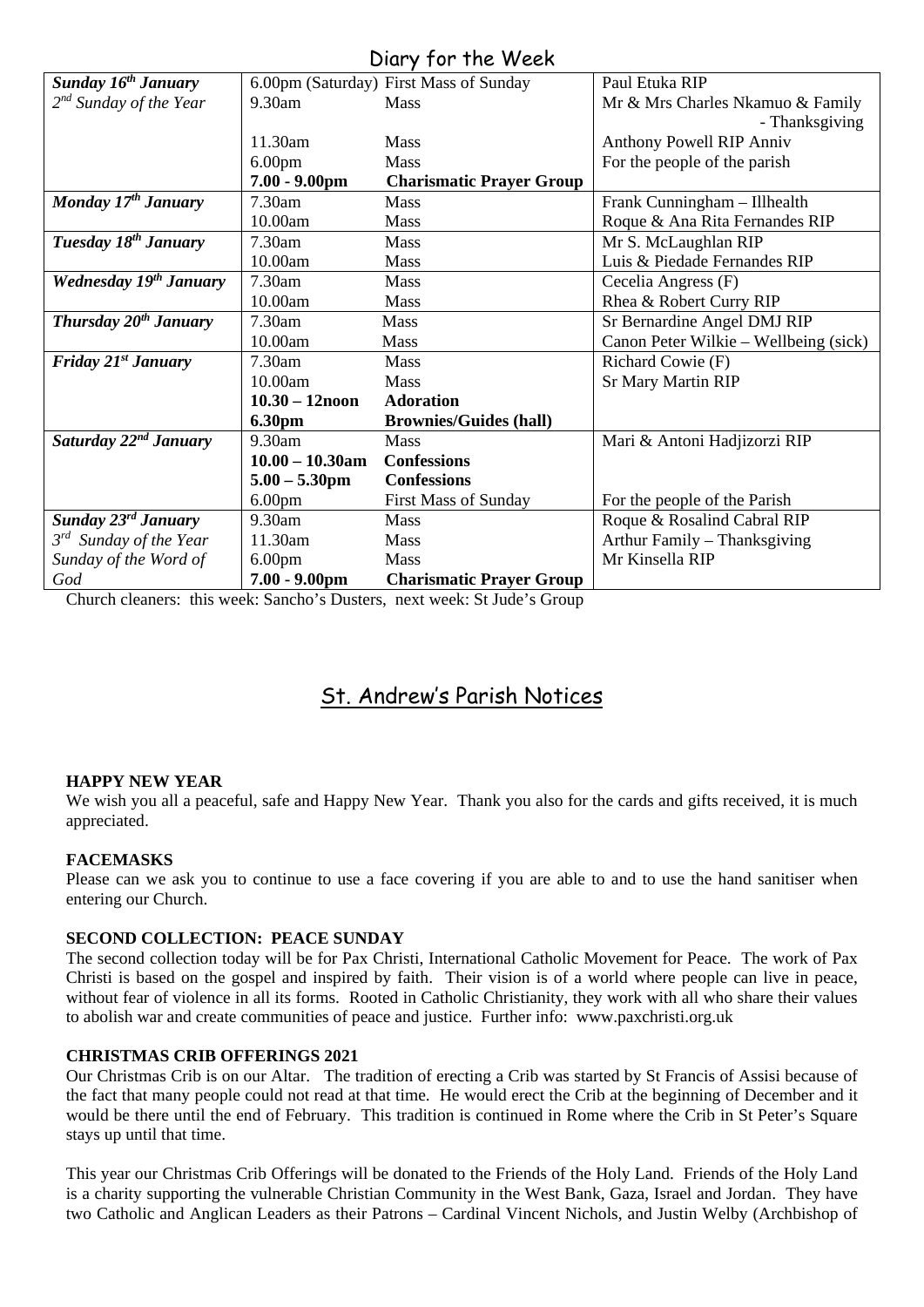Canterbury) – helping to lead Christians in the UK to help our brothers and sisters in the Holy Land. Further information from: [www.friendsoftheholyland.org.uk.](http://www.friendsoftheholyland.org.uk/) Tel: 01926 512980. Thank you for your continued support.

#### **ALL NATIONS CATHOLIC CHARISMATIC GROUP UK FOODBANK**

The group have launched a food bank project in order to help families who are in need of extra help with regards to some food items. The next one will be held in St Andrew's Church hall on Saturday  $12<sup>th</sup>$  February approximately from 12.00 – 1.00pm. We would welcome any food donations, tinned, dry packets, etc. Please see the poster in the porch for more info and contact details. If you know of any families who may benefit from this, please let them know.

#### **REPOSITORY**

The Repository will be open after the 9.30am and 11.30am Masses on Sunday.

#### **ROSARY GROUP**

Our Rosary Group meet in the Church every Monday to Saturday after the 10am Mass during the week and on Saturdays after the 9.30am Mass. If you would like to join us please do come along, all are very welcome.

#### **CHARISMATIC PRAYER GROUP**

Please join us as our group has resumed prayer meetings every Sunday evening in the Church from 7.00 – 9.00pm. All are very welcome to come along and join us in praises, prayers, Bible studies and youth group ministry. For further details please call Stella on 07983 775879.

#### **ST ANDREW'S CHOIR**

The Choir at St. Andrews warmly welcome parishioners who would like to join the choir. If you can play an instrument, read music or have a love for singing you are most welcome. For more details or to sign up please speak to one of the choir leaders after Mass.

#### **ADORATION**

Please come in and spend some time in the presence of Our Lord in the Blessed Sacrament for Adoration every Friday from 10.30am – 12noon.

#### **NIGERIAN CATHOLIC COMMUNITY**

The group will be meeting on Sunday  $23<sup>rd</sup>$  January in the hall after the 11.30am Mass.

#### **A DAY WITH JESUS**

The A Day with Jesus Group have resumed their meetings in St Andrew's Church. Please join them to pray together, sing praises, worship, say the Rosary, Divine Mercy and Adoration. The group meet every fourth Saturday of every month,  $22<sup>nd</sup>$  January, from  $12.30 - 4.00$ pm. All are very welcome to come along, for further information please call Simon on 07947 493683.

#### **COME HOME INITIATIVE**

The diocese has produced the *Ultimate Relationship Booklet and invitation cards.* These have been produced to help us to reach out to parishioners who might have drifted from practice. Please collect an Invitation Card as you leave Mass and we encourage you to think of those you haven't seen in a while and to give the card to them. If you want to personalise these cards by adding your contact details, please do so.

Also we have The Ultimate Relationship Booklets which are also available in the porch and will hopefully be an opportunity for those receiving them to rediscover what our faith has to offer. We want to let everyone know that they are very welcome in our Church and although this is still a very challenging time for us all, we know that in Christ Jesus He will be here for us and we want to share this with everyone.

#### **GRIEF IN LOSS: HOPE IN CHRIST**

Have you been bereaved? This weekend being held at Aylesford Priory is for you, for anyone who has lost a loved one through death; an opportunity to mourn but also to share with and be supported by others. The date is March 4-6. For more information phone Elizabeth Partridge on 01303 670 880 or email [enquiry@thefriars.org.uk](mailto:enquiry@thefriars.org.uk)

#### **DAY OF HEALING**

Please see the poster in the porch for *Day of Healing* being held on Saturday  $19<sup>th</sup>$  February,  $10 - 5$ pm at St George's Cathedral. Further info from bit.ly/Healing2022.